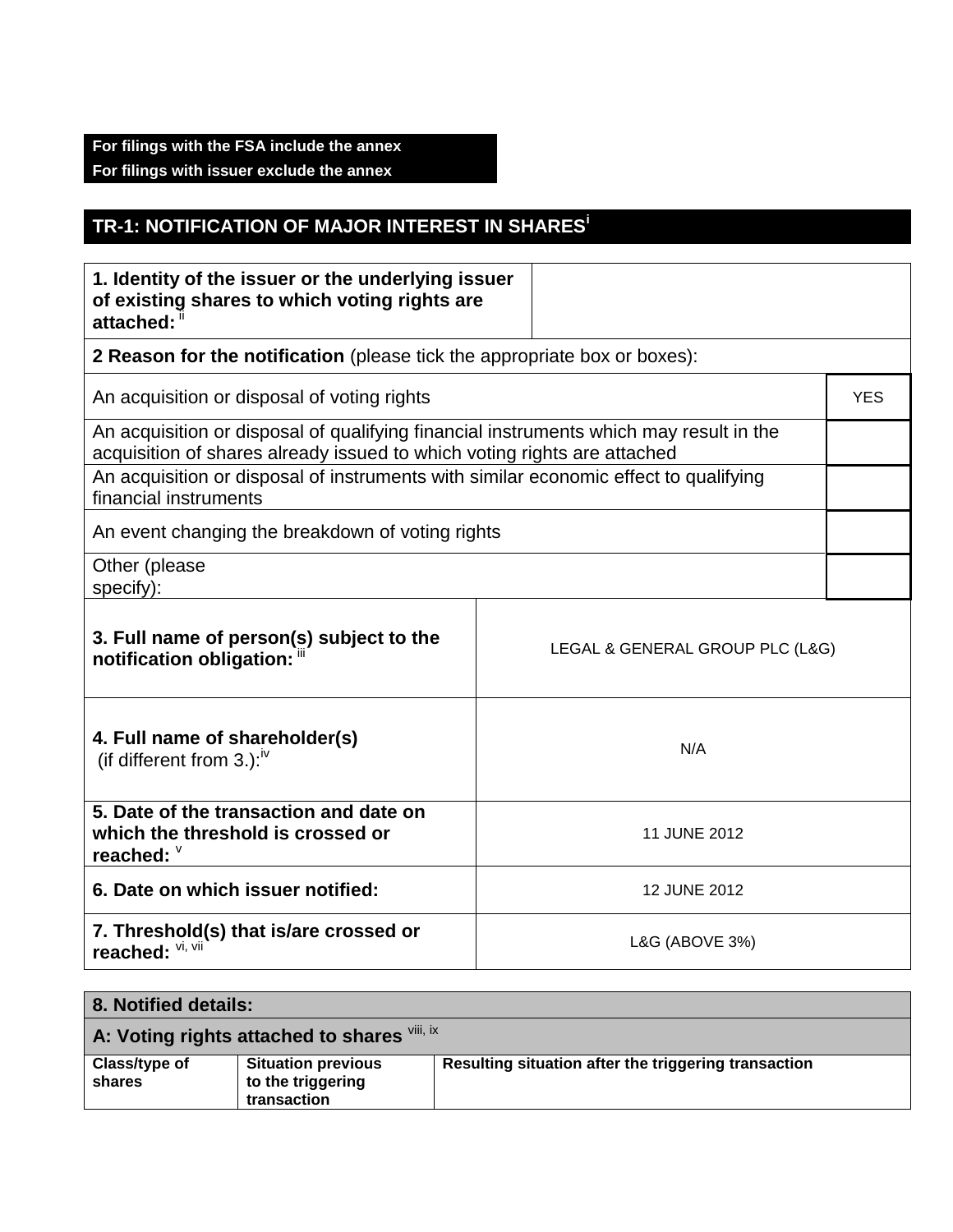| if possible using<br>the ISIN CODE | <b>Number</b><br>οf | <b>Number</b><br>οf     | <b>Number</b><br>of shares | <b>Number of voting</b><br>rights |                         | % of voting rights |                 |
|------------------------------------|---------------------|-------------------------|----------------------------|-----------------------------------|-------------------------|--------------------|-----------------|
|                                    | <b>Shares</b>       | Voting<br><b>Rights</b> | <b>Direct</b>              | Direct <sup>xi</sup>              | Indirect <sup>xii</sup> | <b>Direct</b>      | <b>Indirect</b> |
| ORDINARY 25P                       | BELOW 3%            |                         | 42,320,310                 | 42,320,310                        |                         | 3%                 |                 |

| <b>B: Qualifying Financial Instruments</b>           |                                           |                                    |                                                                                                           |                       |
|------------------------------------------------------|-------------------------------------------|------------------------------------|-----------------------------------------------------------------------------------------------------------|-----------------------|
| Resulting situation after the triggering transaction |                                           |                                    |                                                                                                           |                       |
| <b>Type of financial</b><br>instrument               | <b>Expiration</b><br>date <sup>xiii</sup> | Exercise/<br>Conversion Period XIV | <b>Number of voting</b><br>rights that may be<br>acquired if the<br>instrument is<br>exercised/converted. | % of voting<br>rights |
|                                                      |                                           |                                    |                                                                                                           |                       |

| C: Financial Instruments with similar economic effect to Qualifying Financial Instruments<br>XV, XVI |                          |                               |                                                |                                                        |                                  |              |
|------------------------------------------------------------------------------------------------------|--------------------------|-------------------------------|------------------------------------------------|--------------------------------------------------------|----------------------------------|--------------|
| Resulting situation after the triggering transaction                                                 |                          |                               |                                                |                                                        |                                  |              |
| <b>Type of financial</b><br><b>instrument</b>                                                        | <b>Exercise</b><br>price | <b>Expiration</b><br>$date^x$ | Exercise/<br><b>Conversion</b><br>period XVIII | <b>Number of voting rights</b><br>instrument refers to | % of voting rights $XIX$ ,<br>XX |              |
|                                                                                                      |                          |                               |                                                |                                                        | <b>Nominal</b>                   | <b>Delta</b> |
|                                                                                                      |                          |                               |                                                |                                                        |                                  |              |

| Total (A+B+C)           |                             |
|-------------------------|-----------------------------|
| Number of voting rights | Percentage of voting rights |
| 42,320,310              | 3.00%                       |

**9. Chain of controlled undertakings through which the voting rights and/or the** financial instruments are effectively held, if applicable: <sup>xxi</sup>